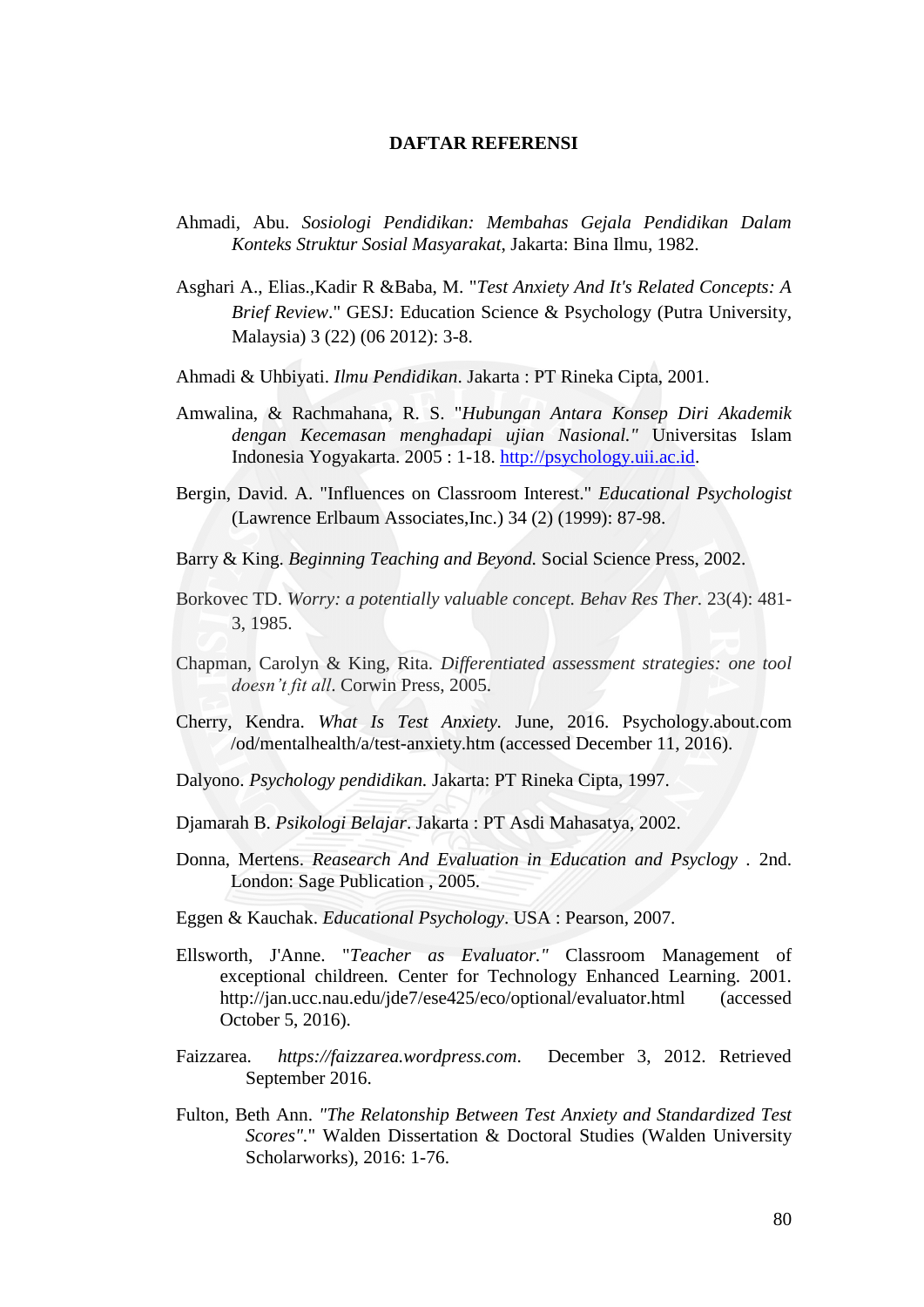- Haryanto. *Metode penelitian Kualitatif.* May 28. 2012. http//Belajar Psikologi.com/Metode penelitian Kualitatif (accessed December 11. 2015)
- Liu, Yang Yang. *"Students' Perceptions Of School Climate And Trait Test Anxiety."* Psychological Reports: Sociocultural in Psychology (Psycological Reports), October 2012: 761-764.
- Mulyasa., E. *Menjadi Guru yang Profesional: Menciptakan Pembelajaran Kreatif dan Menyenangkan*. Bandung : PT Remaja Rosdakarya, 2005.
- Maimanah, Khikamah. *"Kedudukan Guru sebagai Evaluator Profesi Keguruan*." Edited by Rulam. Juli 21, 2011.http://www.infodiknas.com/kedudukanguru-sebagai-evaluator-profesi-keguruan.html (accessed September 2016).
- Marzano, Robert. *Classroom Assessment and Grading That work.* Alexandria: Association for Supervisor and Curriculum Development, 2006.
- National Academy of Education. *A good Teacher in Every Classroom*. Jossey Bass : San Francisco.
- Ohira, Norman., 2013 (Diambil pada tanggal 20 Oktober 2016 dari [https://www.academia.edu/5555386/Tesis\\_Norman\\_Ohira\\_PDF\)](https://www.academia.edu/5555386/Tesis_Norman_Ohira_PDF).
- Patricia Lowe, Steven Lee, Dkk. "*The Test Anxiety Inventory for Children and adolescents (TAICA)." Journal of Psychoeducational Assesment* (Sage Publication) 26 (3) (September 2008): 215-230.
- Popham, W. J. *What Every Teacher Should Know about Educational Assesment.* California, Los Angeles, USA: Pearson Education Inc, 2003.
- psychologicalselfhelp.org. *http://www.psychologicalselfhelp.org/Chapter5.pdf.* (accessed september Monday, 2016).
- Riduwan. *Dasar-dasar Statistika*. Bandung: Alfa Beta, 2008.
- Salend, Spencer J. "Addressing Test Anxiety." *Teaching Exceptional Children*, Nov/Dec 2011: 58-68.
- Seruni & Febriyanti. "*Peran Minat & Interaksi Siswa dengan Guru dalam meningkatkan Hasil Belajar Matematika".Formatif: Jurnal Ilmiah Pendidikan MIPA* (Pusat Penelitian bidang Teknik dan MIPA Lembaga Penelitian dan Pengabdian Masyarakat UNINDRA PGRI) 4 (3) (2014): 245-254.
- Siregar, Syofian. *Metode penelitian kuantitatif*. Jakarta: Kencana Prenada Media Group, 2013.
- Sugiyono. *Metode penelitian pendidikan.* Bandung :Alfa Beta . 2008.
- Schraw G, Lehman S, and Flowerday T. "*Increasing Situastional Interest in the Classroom."* Educational Psycology review (Plenim Publishing Corporation ) 13 (3) (11 2011): 211-224.